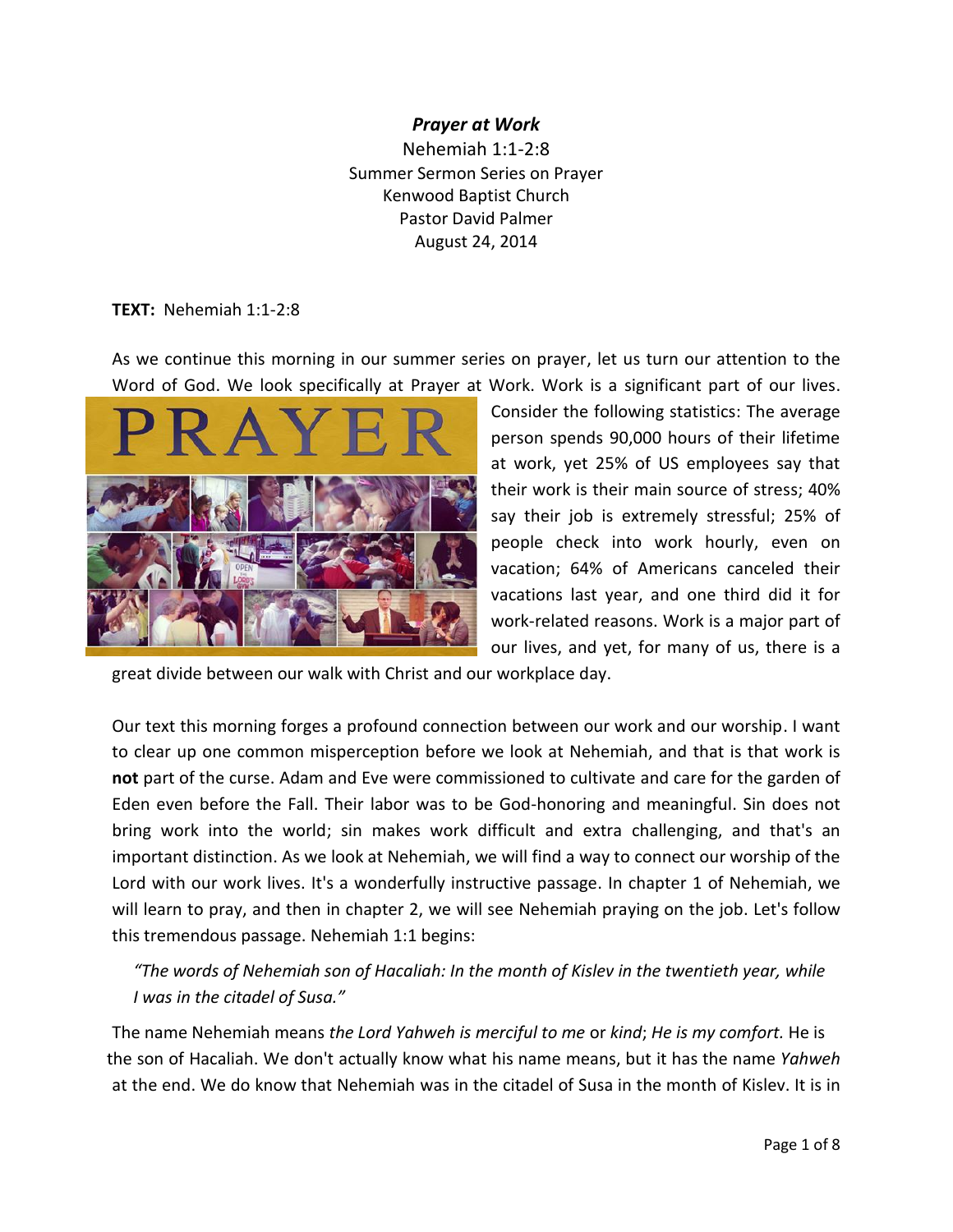December, the winter time, and it is the 20th year. We will find out that this is the reign of Artaxerxes, so this is December, 445 B.C. Susa was the winter capital of the Persian kings, and so, just as a brief aside, we see the reliability of the Bible in even these very small details. If you were going to be anywhere with the King of Persia in Kislev in December, you are going to be in Susa. The summertime capital is in Persepolis. The Bible can be trusted even in these very small details. The citadel of Susa was a magnificent place. The largest, tallest columns of antiquity were there. It was a place to receive dignitaries and guests. Lavish banquets were cast by



Persian kings, and Nehemiah is there. He receives news through his brother Hanani, news about his own people, and the situation in Jerusalem and those who had been exiled. Hanani reports devastating news that those who survived the exile, the small trace that has returned, are in trouble and disgrace. The wall remains broken down; the gates still burned with fire. This is the destruction executed by Nebuchadnezzar more than 100

years earlier, and the situation is still desperate. When Nehemiah hears the news of this report, he goes to God in his distress, illustrating yet again in Scripture that when hard times come, when difficult news arrives at your doorstep, go straight to God, not away from Him. That is when you need Him the most. Nehemiah heard this, and he sat down and wept. He mourned and fasted and prayed for many days before the God of heaven, and then we are given access to the prayer of Nehemiah. It is a wonderfully instructive prayer.

#### In Nehemiah 1:5, he comes to God first with praise:

 "*O LORD, God of heaven, the great and awesome God, who keeps His covenant of love with those who love Him and obey His commands,"*

He goes high up into God's glorious person. God is transcendent and sovereign; He is powerful; He is great and awesome. In light of His greatness, our problems come into scale. Yet, the God of the Scriptures is not only sovereign, not only transcendent and powerful, but He is also good. Nehemiah says: "You are not only the great and awesome God, but You are a covenant-keeping God; You are a God of steadfast love and faithfulness, and You have Your eyes upon those who love You and keep Your commands." Nehemiah's prayer begins with praise; then he asks that God would hear him and see him. In Nehemiah 1:6a he prays:

"Let Your ear be attentive and Your eyes open to hear the prayer Your servant is praying  *before You day and night for Your servants, the people of Israel."*

He exalts God and praises and asks God to hear him and see him, to take notice of his situation.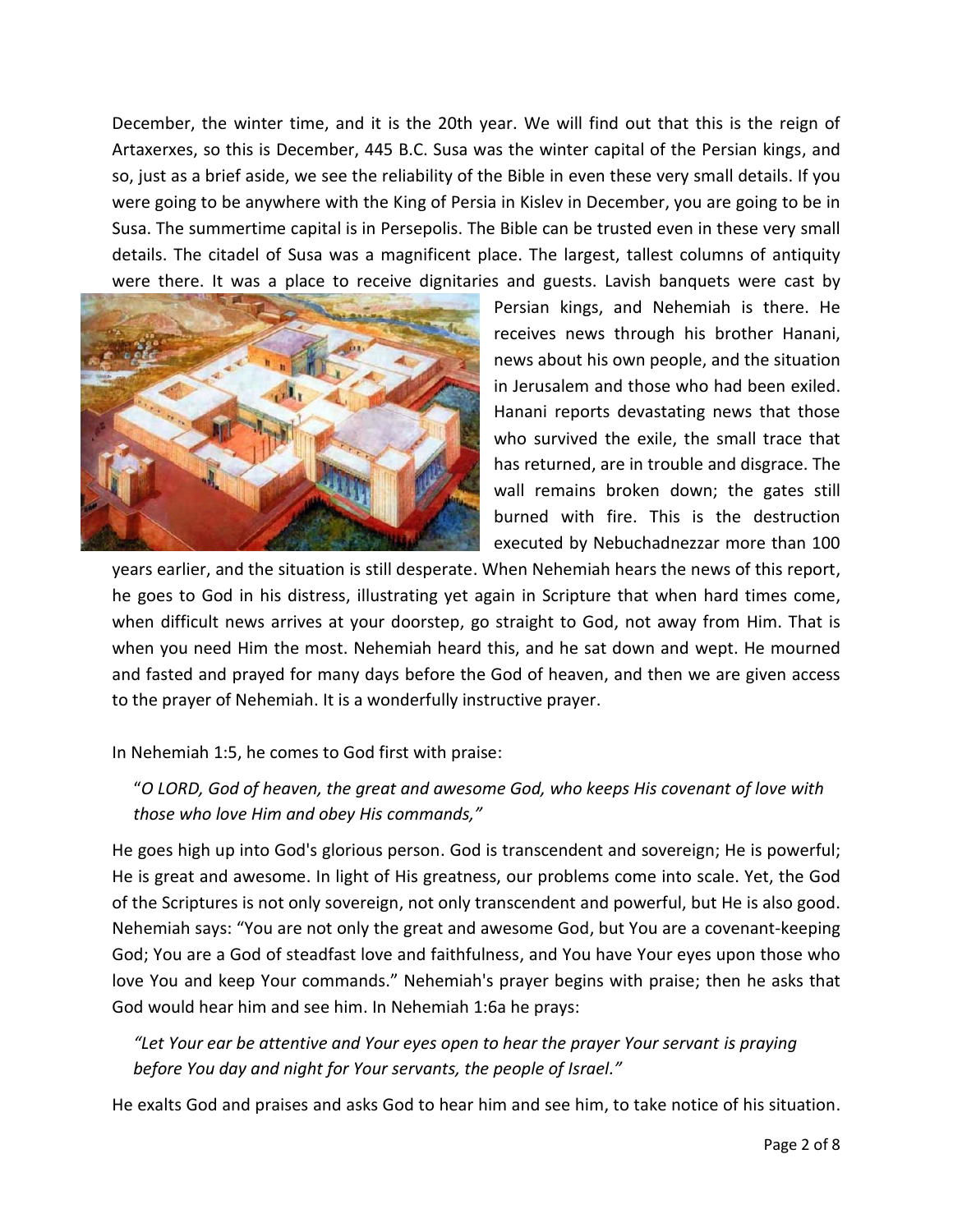Then he moves on to confession of sins in Nehemiah 1:6b-7:

 *"I confess the sins we Israelites, including myself and my father's house, have committed against You. We have acted very wickedly toward You. We have not obeyed the commands, decrees and laws You gave Your servant Moses."*

Notice that Nehemiah does not just confess the sins of Israel in general, but he confesses his own sin. He says, "I confess my sins and the sins of my father's house." In the light of God's glory and sovereign power and His holiness, your sin and mine become visible. They become visible, not that we should be condemned by them, but they become visible so that we might confess them and that God might forgive. A pastor friend of mine was overseeing a renovation project at their church. The workers had finished a large section of drywall, and they were ready to go home for the night. The pastor came by, and the workers said, "Were all done and we're leaving." The pastor took one the spotlights from the sanctuary, and he rotated the spotlight and lit up that drywall. Under the light of that spotlight, every imperfection and flaw in their work was obvious to see, and the workers stammered, "These are not natural lighting conditions. No one will see these defects with the naked eye." "But," the pastor said, "they are there!" and the workers said, "We'll fix it. We'll fix it!" You see, in the light of God's holiness and His righteousness and His glory, our sins become obvious. They are to be confessed, as Nehemiah does, not just the sins of others, but my own and my family's.

He turns then from confession to trusting God and His promises. In Nehemiah 1:8, he says, quoting Leviticus 26:33:

 "*Remember the instruction You gave Your servant Moses, saying, 'If you are unfaithful, I will scatter you among the nations.'"*

God's redemptive purposes, however, do not end with the scattering. God's redemptive purposes move forward. Nehemiah then quotes Deuteronomy 30 where God says that "after you've been scattered in judgment, then you will return to Me and obey My commands," and, in Deuteronomy 30:3, he says:

# *"Then the LORD your God will restore your fortunes and have compassion on you, and He will gather you again from all the peoples where the LORD your God has scattered you."*

God promised: "Even if you have been exiled to the farthest horizon, I will gather you and bring you back to the place where I will cause My name to dwell." Sometimes we imagine that our sin is too great, that it's beyond the scope of God's redeeming love. Sometimes we imagine that our sin has placed us beyond the horizon, but God says, "No, even if you been scattered to the uttermost limits of the earth, I will re-gather you to Myself."

Nehemiah's prayer teaches us much about coming to God. I have learned different acronyms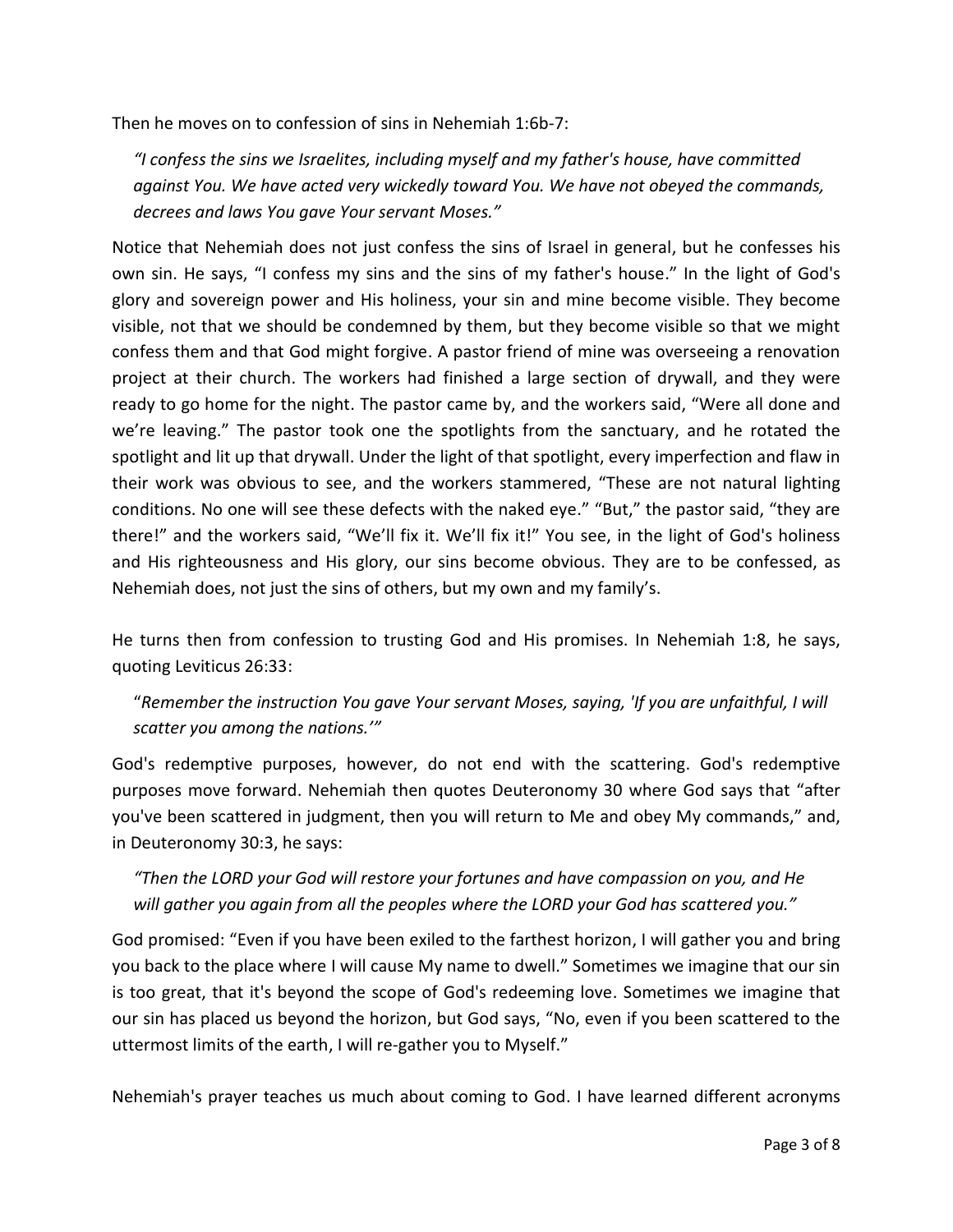for praying over the years, and I'm sure many of you have as well. I found the acronym PACT in this prayer: Praise, Ask, Confess, and Trust God for His promises. Sometimes when we come to God in prayer, we're just not sure what we're doing there. It is always right to begin with praise; ask God to hear us; confess our sins; and trust His promises. Nehemiah ends in Nehemiah 1:11 with a short prayer:

#### *"Give your servant success today and grant him favor in the presence of this man."*

Pay close attention to this prayer. As Nehemiah 1 concludes, we finally find out that Nehemiah's work is to serve as the cupbearer of the king. I don't know if cupbearers had a union in antiquity, but they were high officials. The cupbearer had a very high office in the Persian court. There are reliefs from antiquity that depict the cupbearer with close access to the king. He was responsible for the king's security. He was often a trusted advisor, and we



learn of Nehemiah's place in this society right next to the king. The Persian kings had fabulous dining ware. Their bowls were gold; their drinking glasses were gold. We have these fine examples of Persian dining ware right here in Cincinnati at the Cincinnati Art Museum. This is a gold bowl from Artaxerxes' grandfather Darius. This is an example of rhyton or drinking glass that Nehemiah held. Can you imagine how you'd feel just to lift a glass like this? It makes you feel a certain way to lift up

a gold glass with a lion coming off of it. This is a cool drinking cup, and it's in Nehemiah's hands.

## We read in Nehemiah 2:1:

# *"In the month of Nisan in the twentieth year of King Artaxerxes, when wine was brought for him, I took the wine and gave it to the king. I had not been sad in his presence before."*

It is now spring time, the month of Nissan. Notice that that's four months later than when this narrative began. It is four months later in the 20th year of Artaxerxes, and it's the time of the Spring Festival. This is the major holiday in Iran today. Wine was brought for the king, and Nehemiah took it and gave it to the king. The Spring Festival time is a time of great celebration and joy. The Persian kings knew how to throw a banquet, and it is in the midst of this great celebration that Nehemiah cannot hold on to his grief any longer. He has been praying and fasting for four months, and everyone around him is celebrating. Everything is right with the world from the Persian point of view, and yet Nehemiah's heart is broken because his ancestral home is in ruins, and he can't hold it in. His countenance looks sad as he holds the cup to for the king. The king of Persia looks at him and says in Nehemiah 2:2: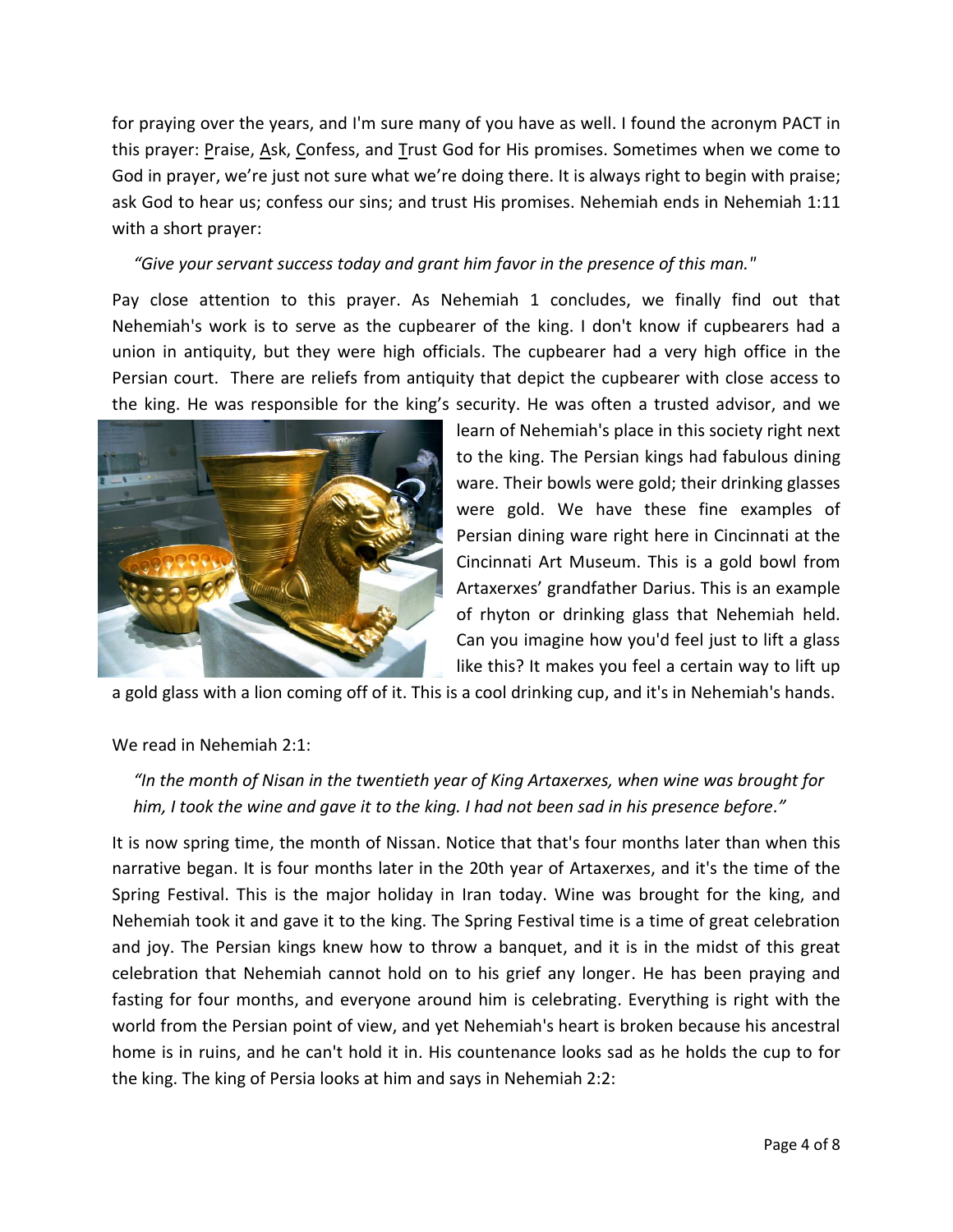"'*Why does your face look so sad when you are not ill? This can be nothing but sadness of heart.' I was very much afraid."*

The king of Persia demonstrates great psychological perception and says this is nothing but sadness of the heart. Nehemiah says, "I was terrified." I believe that Nehemiah was afraid for at least three reasons:

**First reason**: You are required by Persian court etiquette to be cheerful in the presence of the king. When Spring Festival is going on and there is a Persian banquet, everybody's happy. It's a requirement.

**Second reason**: A downcast face in the midst of this banquet, especially as you hand the king the goblet, and you look down and sad, could easily be interpreted as perhaps the king shouldn't be drinking this goblet, and maybe his life is in danger.

**Third reason** why Nehemiah was terribly afraid: He was afraid because Artaxerxes had already issued a royal decree prohibiting the rebuilding of Jerusalem, and Nehemiah knew this was the burden of his own heart. The decree of Artaxerxes is preserved for us in the Bible in Ezra 4. Governors of trans-Euphrates had written to Artaxerxes and said: "Don't allow the rebuilding of this rebellious city." So, Artaxerxes had written a royal edict in Ezra 4:21 saying:

 *" Therefore make a decree that these men be made to cease, and that this city be not rebuilt, until a decree is made by me."*

No wonder Nehemiah was terrified. Yet, rising above his fear, he told the king the burden of his heart. He let the anguish of his soul be known. He turned to the king in Nehemiah 2:3 and said:

 *"May the king live forever! Why should my face not look sad when the city where my fathers are buried lies in ruins, and its gates have been destroyed by fire?"*

Nehemiah did what we should all do in a moment like that. He said, "Oh King, may you live forever!" Remember, you always start with that. If you are walking into that big meeting with your boss, you may want to start with something like, "Oh boss, may you live forever." It may be a good way to incline the heart of your boss, your faculty advisor, in your favor. So Nehemiah begins with "Oh King, may you live forever," and he goes on to say, "Why should I not be sad? My ancestral home is in ruins. Its gates have been destroyed by fire." Nehemiah makes known the weight of the world he is carrying. The King of Persia looks at Nehemiah in Nehemiah 2:4 and says to him:

"*What is it you want?"*

Then comes my favorite line in this passage. After the king of Persia asks him what he wants, Nehemiah records in Nehemiah 2:4b-5:

 *"Then I prayed to the God of heaven, and I answered the king."*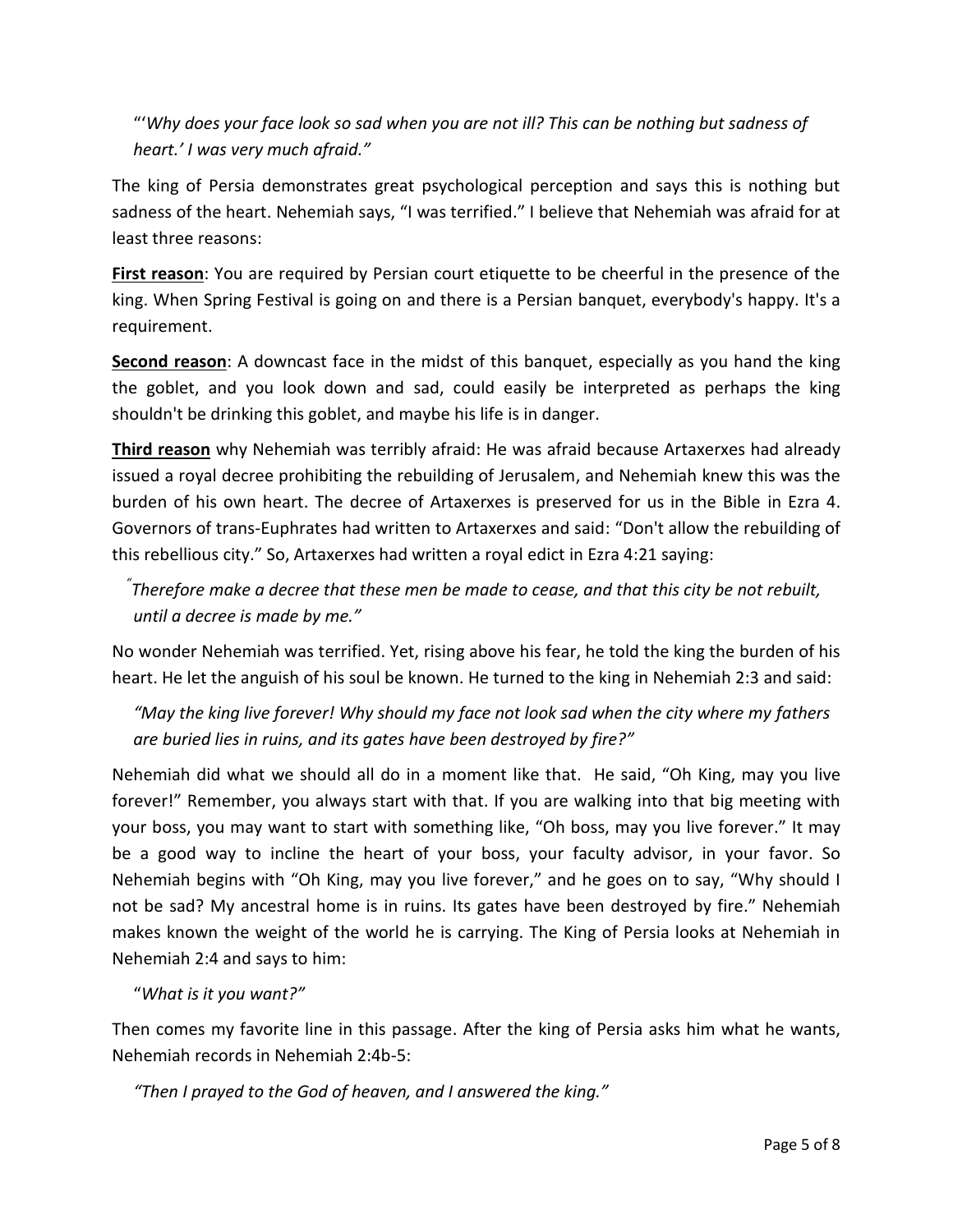If the King of Persia were to look you in the eye and ask you what you wanted, how long do you think the interval would be between his question and your reply? I'm thinking you've got a maximum of five seconds. I practiced this several times this week in my office. I got it down to 4.75 seconds: Nehemiah 1:11:

### *"Give your servant success today and grant him favor in the presence of this man."*

Are you willing to pray the five-second prayer of Nehemiah on the job? I've been trying it out all week, and sometimes that's how much time you have before a meeting or before a big moment just to pray: "Give Your servant success. I'm Your servant. I'm on the job. I'm in this place. My work matters to You, oh God, so would You give me success, not for my sake, but for Yours, that I would be God's man or God's woman or God's child in this situation? Would You grant me success for Your cause, and would You give me favor in the eyes of the person I'm about to meet with, whatever that meeting pertains to?"

Nehemiah prays, and he answers the king in Nehemiah 2:5:

 "*If it pleases the king and if your servant has found favor in his sight, let him send me to the city in Judah where my fathers are buried so that I can rebuild it."*

It's an astonishing request. He's asking the king for a leave of absence from his high position in the court. He is asking the king to overturn a decree that he has already issued. Can't you imagine that Nehemiah's heart is pounding? That's a great place to be when you step way beyond your own sufficiency and you are risking everything with God's help and your heart is pounding. Will God answer that five-second prayer? Will Nehemiah find favor in the eyes of the king? Nehemiah 2:6 continues:

 *"Then the king, with the queen sitting beside him, asked me, 'How long will your journey take, and when will you get back?' It pleased the king to send me; so I set a time."*

The NIV says here "the queen was there." The word used here is actually the word for *concubine*, so it is probably one of his favorite concubines there, and the king pauses in the midst of the banquet after hearing his request and asks him, "Well, how long is it going to take? When will you be back?" Nehemiah will end up serving as the governor for 12 years. For now, he just gives him a time frame when he would be back, and he sees that God is a God who answers the five-second prayer. Notice that the five-second prayer on the job is resting on the foundation of four months of prayer in private. Don't be just a five- second prayer person only, but remember God hears that five-second prayer. The king seems inclined and willing to send him, so Nehemiah continues. He says in Nehemiah 2:7:

 "*If it pleases the king, may I have letters to the governors of Trans-Euphrates, so that they will provide me safe-conduct until I arrive in Judah?"*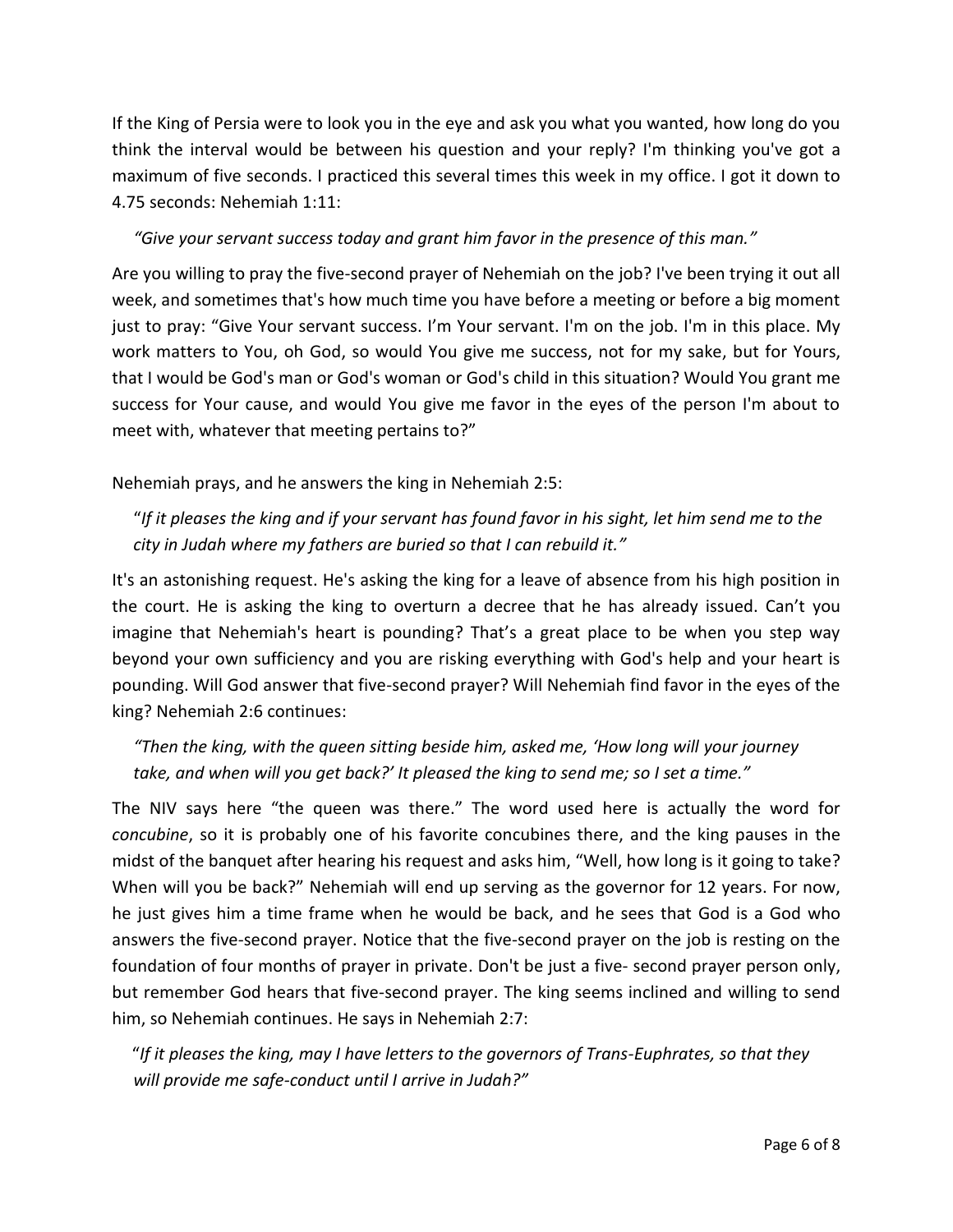He doesn't record the king's response, but apparently the king says something like, "Get those letters done," because Nehemiah keeps going. He asks the king for one more extra letter in Nehemiah 2: 7:

 *"And may I have a letter to Asaph, keeper of the king's forest, so he will give me timber to make beams for the gates of the citadel by the temple and for the city wall and for the residence I will occupy?"* 

The term used here is for the king's forest is really *paradise,* the Royal Gardens. Isn't that amazing? He is asking the king: "Would you give me the right to go; would you send me; would you give me letters to clear my path; and would you give me the main supplies that I need as well?" *Asaph* is a Hebrew name, and Asaph was probably another of the Judean exiles who had a high position in the society. His job was to be in charge of the king's forests. Just imagine the exchange between Nehemiah and Asaph when Nehemiah walks into his office and says, "Take a look at this letter. That is Artaxerxes at the bottom with an 'X.' Cut down the timber for the walls of the temple." The king grants his requests, and in Nehemiah 2:8b we read:

*"And because the gracious hand of my God was upon me, the king granted my requests."*

Here we find a dramatic intersection between our workplace life and our worship of Almighty God.

Let me apply this in five short ways.

**Number one: View your work as a sphere of service to Christ**. It is a place of spiritual transformation and formation for you. It is a place of tremendous spiritual opportunity, and I want you to see this part of your life, these 90,000 hours, as part of the sphere of holy things under the Lord.

**Number two: Enter your workplace upon the foundation of private prayer.** Nehemiah goes to work after a consistent daily devotional life. There was a faculty retreat at Gordon-Conwell a few years ago, and the vice president of the school was asked to give a prayer at the retreat. When he stood up to pray, he prayed for every faculty and staff person by name together with their spouse and their children by name. In the midst of that prayer, I could see that he didn't have any notes. He was using the organizational chart of the institution as a prayer guide, and all he was doing that day was something that he did regularly - pray for everyone by name. Might you enter your workplace having used your organizational chart as a personal prayer guide.

**Number three: Offer to God the five-second prayer of Nehemiah**: "Give your servant success and grant me favor in the sight of this person."

**Number four: If God opens the door for you and for Him in your workplace, be bold**.